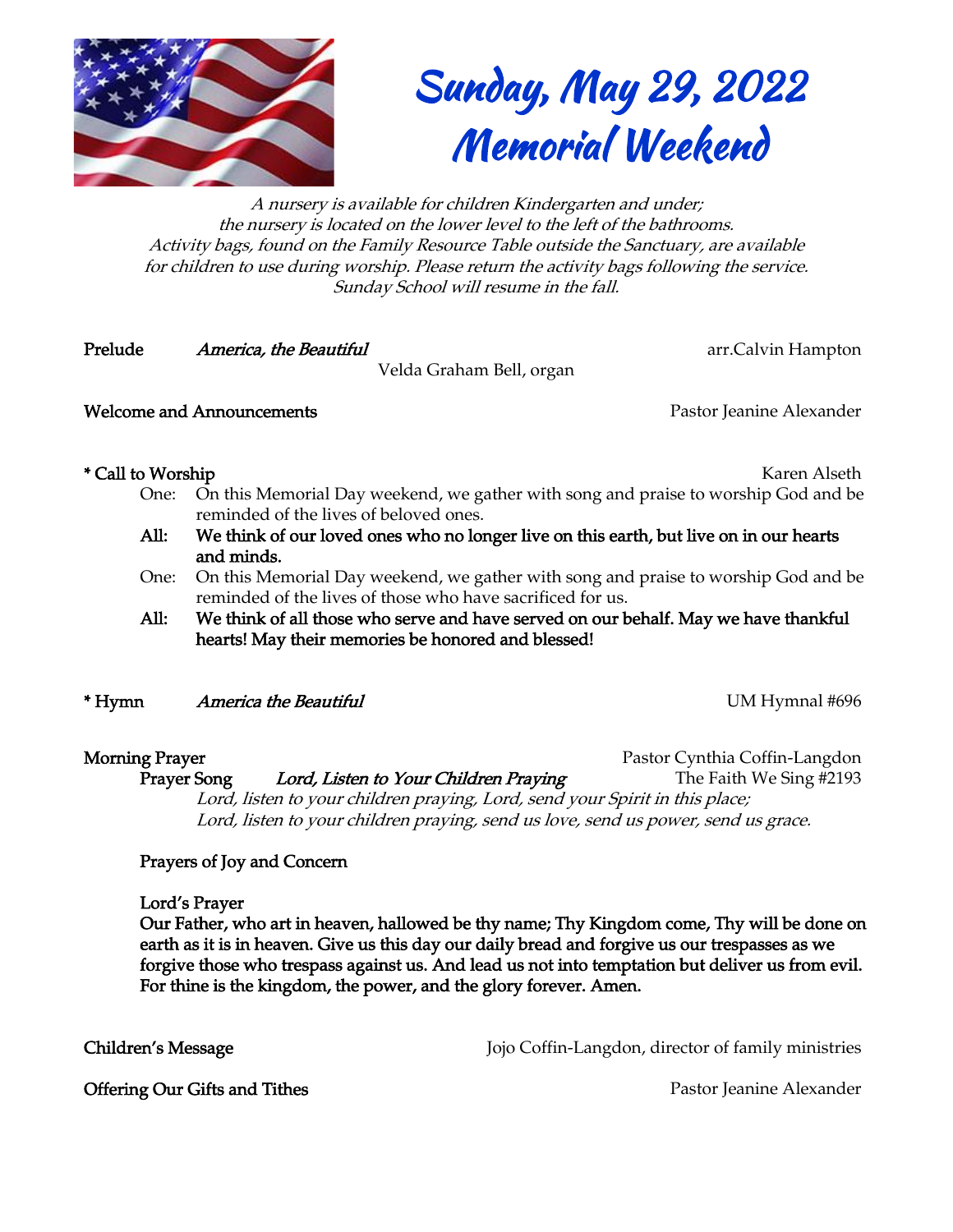#### **Scripture Readings** Karen Alseth

#### *Isaiah 2:3-4*

*Come, let us go up to the mountain of the Lord, to the temple of the God of Jacob. He will teach us his ways, so that we may walk in his paths. The law will go out from Zion, the word of the*  Lord from Jerusalem. He will judge between the nations and will settle disputes for many *peoples. They will beat their swords into plowshares and their spears into pruning hooks. Nation will not take up sword against nation, nor will they train for war anymore.*

### *Luke 18:16-17*

*But Jesus called the children to him and said, "Let the little children come to me and do not hinder them, for the kingdom of God belongs to such as these. Truly I tell you, anyone who will not receive the kingdom of God like a little child will never enter it."*

### *Matthew 26:51-52*

*Suddenly, one of those with Jesus put his hand on his sword, drew it, and struck the slave of the high priest, cutting off his ear. Then Jesus said to him, "Put your sword back into its place; for all who take the sword will perish by the sword."*

#### *Portions of Psalm 34*

*I sought the Lord and he answered me; he delivered me from all my fears. Taste and see that the Lord is good; blessed is the one who takes refuge in God. Come, my people, listen to me; I will teach you the fear of the Lord. Whoever of you loves life and desires to see many good days, keep your tongue from evil and your lips from telling lies. Turn from evil and do good; seek peace and pursue it. The Lord is close to the brokenhearted and saves those who are crushed in spirit. The righteous people may have many troubles but the Lord delivers us from them all; The Lord will rescue God's servants; no one who takes refuge in God will be condemned.*

| Anthem             | Make Me a Channel of Your Peace<br>Andrea Flinner, alto             |                                             | arr. Mark Hayes          |
|--------------------|---------------------------------------------------------------------|---------------------------------------------|--------------------------|
|                    | Meditation, Lament, Call to Action                                  | Revs. Jeanine Alexander and MaryAnne Korsch |                          |
| * Hymn             | When We are Called to Sing Your Praise                              |                                             | The Faith We Sing #2216  |
| <b>Benediction</b> |                                                                     |                                             | Pastor Jeanine Alexander |
| Postlude           | Ich ruf zu dir, Herr Jesu Christ (I call to you, Lord Jesus Christ) |                                             | J.S. Bach                |

*Velda Graham Bell, organ*

*\* please stand as you are comfortable*